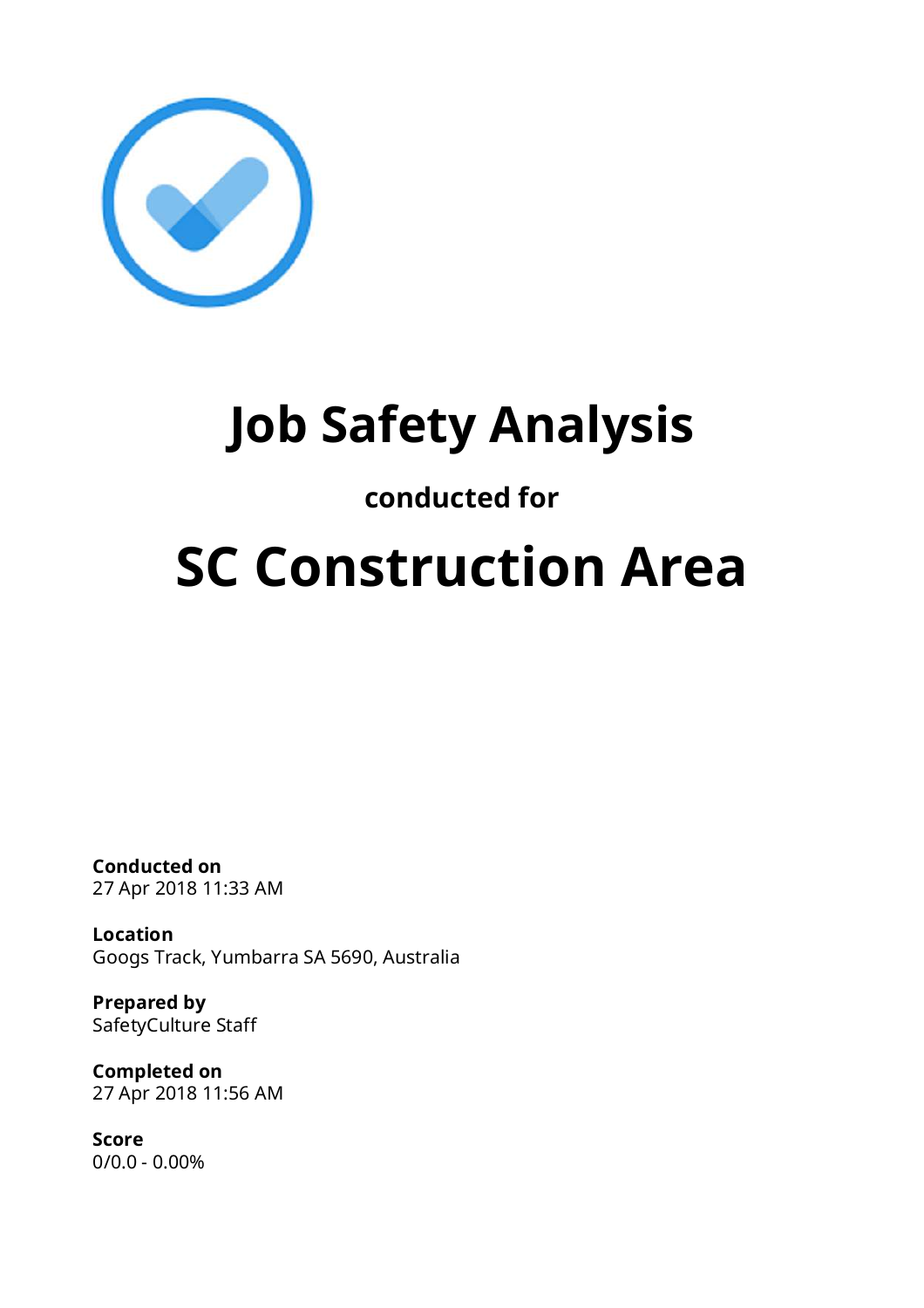#### **Actions**

#1. Please ensure that before installing guardrails, proper fall protection system is in place and PPE is worn.

| Assignee:       | $mina4r$ hfy@gmail.com                                   |
|-----------------|----------------------------------------------------------|
| Priority:       | <b>HIGH</b>                                              |
| Due Date:       | 27 Apr 2018 11:53 AM                                     |
| Audit:          | SC Construction Area / SafetyCulture Staff / 27 Apr 2018 |
| Linked to item: | Rate risk/hazard before control measures                 |
| Status:         | To Do                                                    |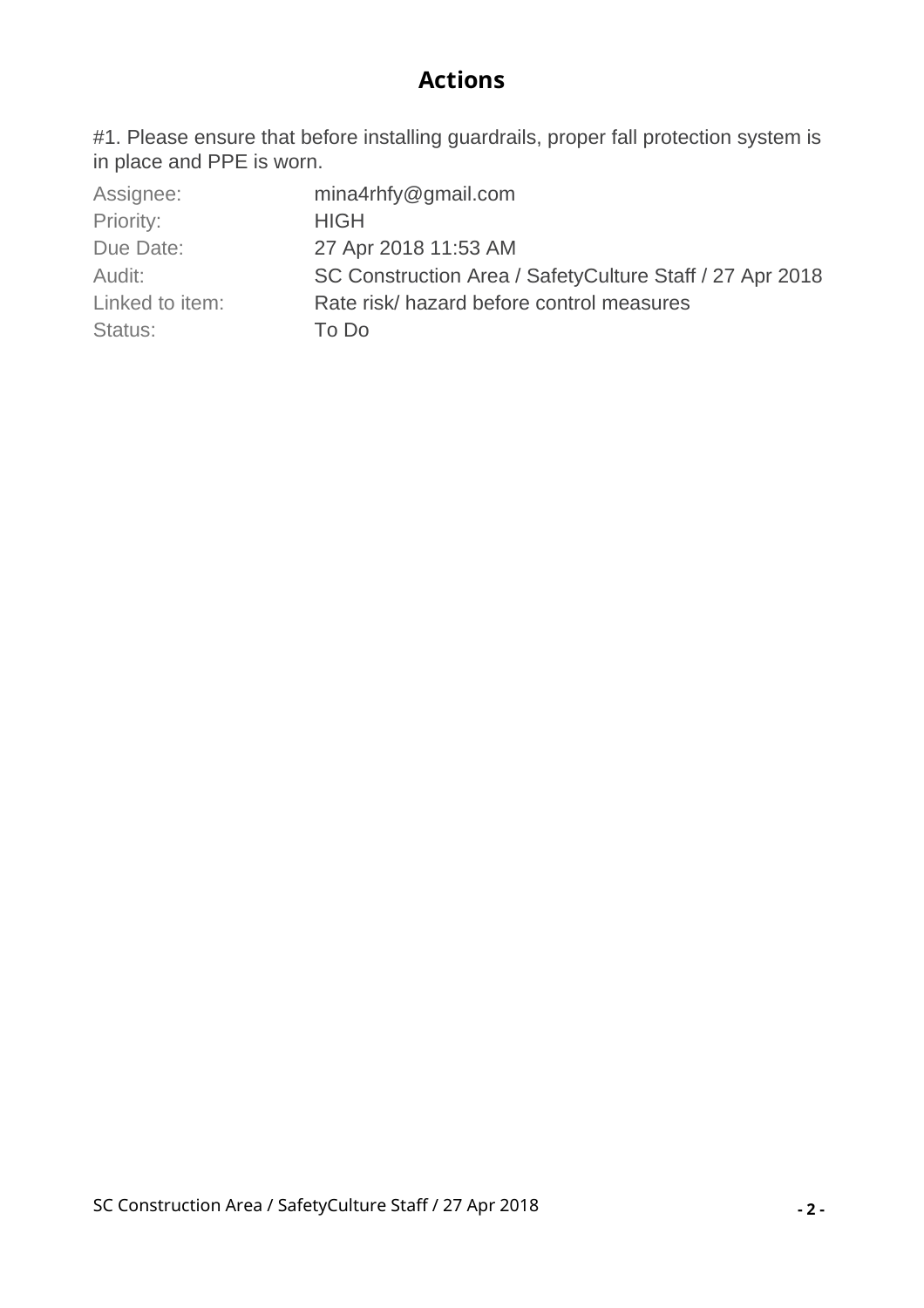### **Audit**

| Question                                                                                        | Response                                                                                                                       | <b>Details</b> |  |  |
|-------------------------------------------------------------------------------------------------|--------------------------------------------------------------------------------------------------------------------------------|----------------|--|--|
| <b>General Information</b>                                                                      |                                                                                                                                |                |  |  |
| Job/Task                                                                                        | <b>Scaffold Installation</b>                                                                                                   |                |  |  |
| Select job type                                                                                 | Other                                                                                                                          |                |  |  |
| Enter job type                                                                                  | Has high accident frequency                                                                                                    |                |  |  |
| List employees being observed during<br>JSA                                                     | <b>Robert Matthews</b><br>Allan Bell<br>Tim Greyson                                                                            |                |  |  |
| <b>Tasks, Hazards and Preventive Measures</b>                                                   |                                                                                                                                |                |  |  |
| Click + to add a Job Step of the task being assessed                                            |                                                                                                                                |                |  |  |
| Step 1                                                                                          |                                                                                                                                |                |  |  |
| Enter job step description                                                                      | Set the scaffold by obtaining mud sills or base plates.<br>Build the base.                                                     |                |  |  |
| Potential risk or hazard identified while<br>task is being performed (select all that<br>apply) | Mechanical (Mechanical Failure, Stuck between objects)                                                                         |                |  |  |
| Rate risk/ hazard before control<br>measures                                                    | <b>Low Risk</b>                                                                                                                |                |  |  |
| Take a photo of step/ activity (Optional)<br>Appendix 2<br>Appendix 1                           |                                                                                                                                |                |  |  |
| <b>Hazard Control Measures</b>                                                                  | Administrative Controls, Engineering Controls, Personal<br>Protective Equipment                                                |                |  |  |
| <b>Engineering Controls</b>                                                                     | Check location for the condition of ground,<br>obstructions, overhead wires and tie-in problems                                |                |  |  |
| <b>Administrative Controls</b>                                                                  | Ensure that the transom are tightly inserted to the<br>lowest V connectors.<br>Attach ledgers when holding standards in place. |                |  |  |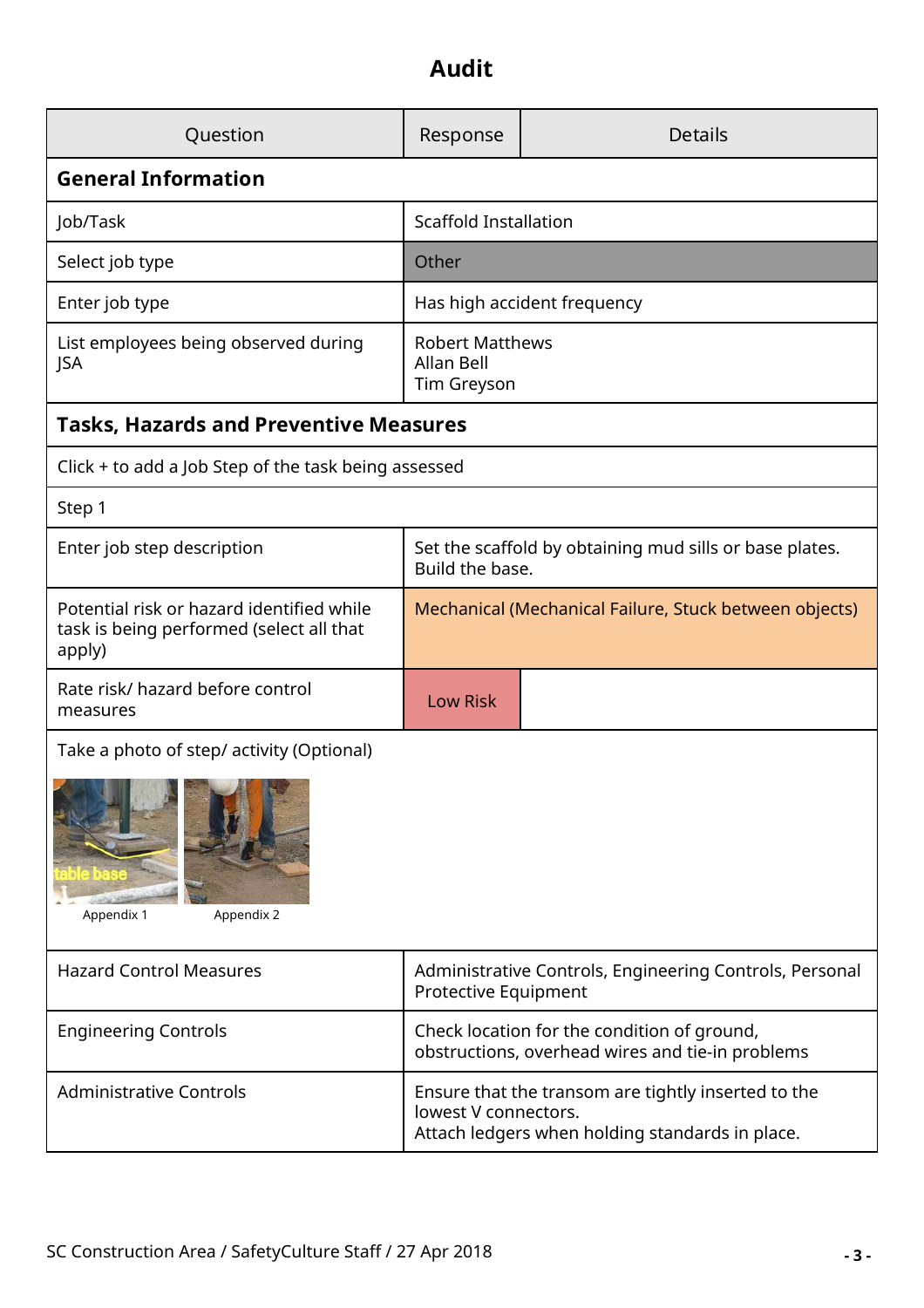| Question                                                                                        | Response                                                                                                                                                         | <b>Details</b>                                         |  |  |
|-------------------------------------------------------------------------------------------------|------------------------------------------------------------------------------------------------------------------------------------------------------------------|--------------------------------------------------------|--|--|
| Personal Protective Equipment                                                                   | Use protective hand and footwear                                                                                                                                 |                                                        |  |  |
| Step 2                                                                                          |                                                                                                                                                                  |                                                        |  |  |
| Enter job step description                                                                      | Attach casters and lock them                                                                                                                                     |                                                        |  |  |
| Potential risk or hazard identified while<br>task is being performed (select all that<br>apply) | Ergonomics (Strain, Sprains, Human Error), Mechanical<br>(Mechanical Failure, Stuck between objects)                                                             |                                                        |  |  |
| Rate risk/ hazard before control<br>measures                                                    | <b>Moderate</b><br><b>Risk</b>                                                                                                                                   |                                                        |  |  |
| Take a photo of step/ activity (Optional)                                                       |                                                                                                                                                                  |                                                        |  |  |
| <b>Hazard Control Measures</b>                                                                  |                                                                                                                                                                  | Administrative Controls, Personal Protective Equipment |  |  |
| <b>Administrative Controls</b>                                                                  | Conduct daily inspections of casters. It is very important<br>to check if they are properly locked to avoid falls and<br>slips.                                  |                                                        |  |  |
| Personal Protective Equipment                                                                   | Use protective hand and footwear                                                                                                                                 |                                                        |  |  |
| Step 3                                                                                          |                                                                                                                                                                  |                                                        |  |  |
| Enter job step description                                                                      | Assemble the frames of the scaffold                                                                                                                              |                                                        |  |  |
| Potential risk or hazard identified while<br>task is being performed (select all that<br>apply) | Mechanical (Mechanical Failure, Stuck between objects),<br><b>Struck by Objects</b>                                                                              |                                                        |  |  |
| Rate risk/ hazard before control<br>measures                                                    | <b>Moderate</b><br><b>Risk</b>                                                                                                                                   |                                                        |  |  |
| Take a photo of step/ activity (Optional)                                                       |                                                                                                                                                                  |                                                        |  |  |
| Appendix 3                                                                                      |                                                                                                                                                                  |                                                        |  |  |
| <b>Hazard Control Measures</b>                                                                  | Administrative Controls, Personal Protective Equipment                                                                                                           |                                                        |  |  |
| <b>Administrative Controls</b>                                                                  | Secure the frames by attaching them properly to the<br>cross braces.<br>Check the dimensions if accurate.<br>Check if there are damages on the components of the |                                                        |  |  |

equipment used like bent wedges.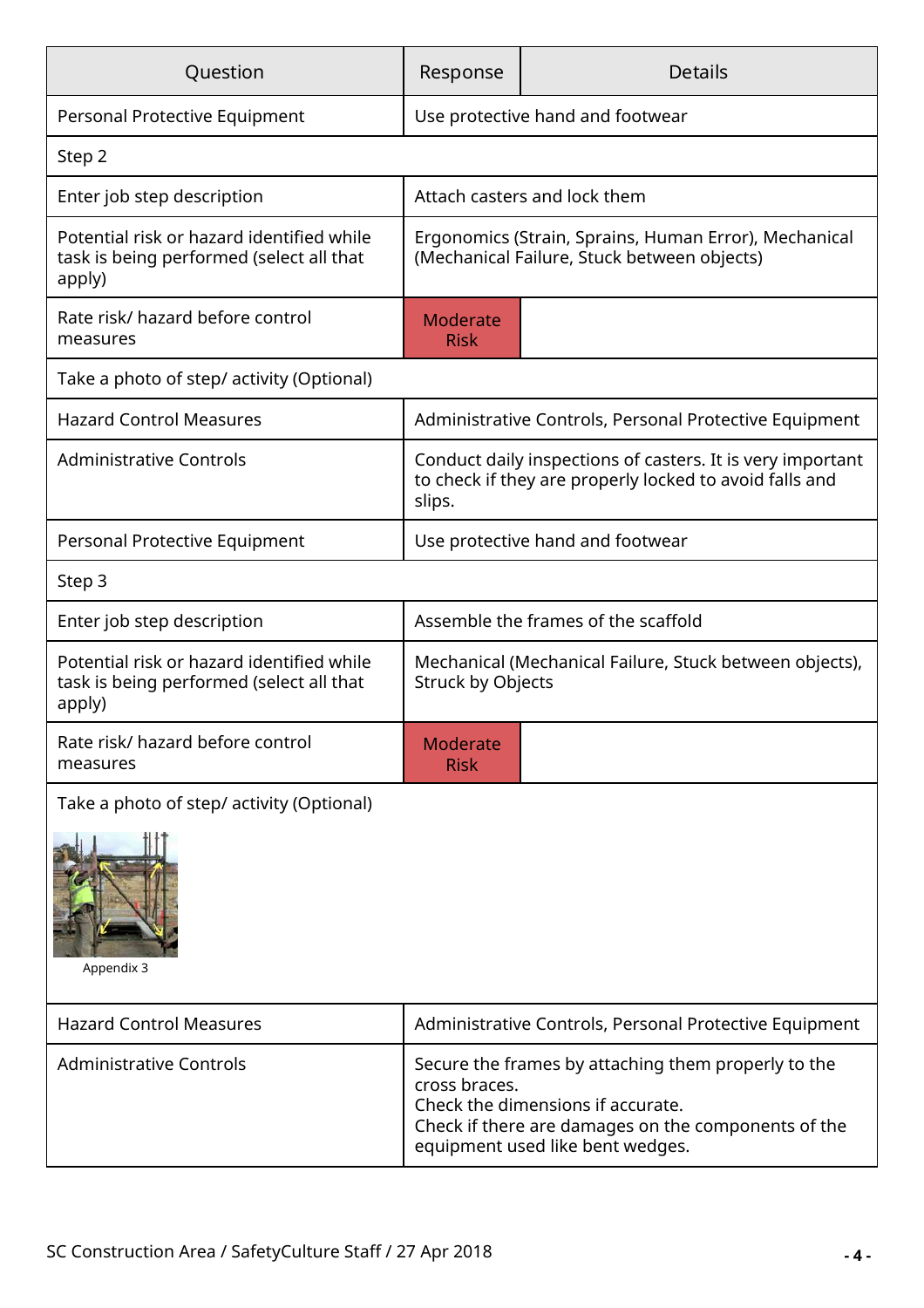| Question                                                                                        | Response                                                                                                                                                                       | <b>Details</b> |  |  |
|-------------------------------------------------------------------------------------------------|--------------------------------------------------------------------------------------------------------------------------------------------------------------------------------|----------------|--|--|
| Personal Protective Equipment                                                                   | Use hard hats                                                                                                                                                                  |                |  |  |
| Step 4                                                                                          |                                                                                                                                                                                |                |  |  |
| Enter job step description                                                                      | Move scaffold into the correct position                                                                                                                                        |                |  |  |
| Potential risk or hazard identified while<br>task is being performed (select all that<br>apply) | Ergonomics (Strain, Sprains, Human Error)                                                                                                                                      |                |  |  |
| Rate risk/ hazard before control<br>measures                                                    | <b>Low Risk</b>                                                                                                                                                                |                |  |  |
| Take a photo of step/ activity (Optional)<br>Appendix 4                                         |                                                                                                                                                                                |                |  |  |
| <b>Hazard Control Measures</b>                                                                  | <b>Administrative Controls</b>                                                                                                                                                 |                |  |  |
| <b>Administrative Controls</b>                                                                  | Ensure to move the scaffold with the right distance<br>from the building.<br>If a bay needs to be moved, use a lever to adjust the<br>structure rather than manually doing it. |                |  |  |
| Step 5                                                                                          |                                                                                                                                                                                |                |  |  |
| Enter job step description                                                                      | Fasten the planks into place                                                                                                                                                   |                |  |  |
| Potential risk or hazard identified while<br>task is being performed (select all that<br>apply) | Ergonomics (Strain, Sprains, Human Error), Mechanical<br>(Mechanical Failure, Stuck between objects)                                                                           |                |  |  |
| Rate risk/ hazard before control<br>measures                                                    | <b>Moderate</b><br><b>Risk</b>                                                                                                                                                 |                |  |  |
| Take a photo of step/ activity (Optional)                                                       |                                                                                                                                                                                |                |  |  |
| <b>Hazard Control Measures</b>                                                                  | <b>Personal Protective Equipment</b>                                                                                                                                           |                |  |  |
| Personal Protective Equipment                                                                   | Use protective clothing and equipment                                                                                                                                          |                |  |  |
| Step 6                                                                                          |                                                                                                                                                                                |                |  |  |
| Enter job step description                                                                      | Set up the ladders                                                                                                                                                             |                |  |  |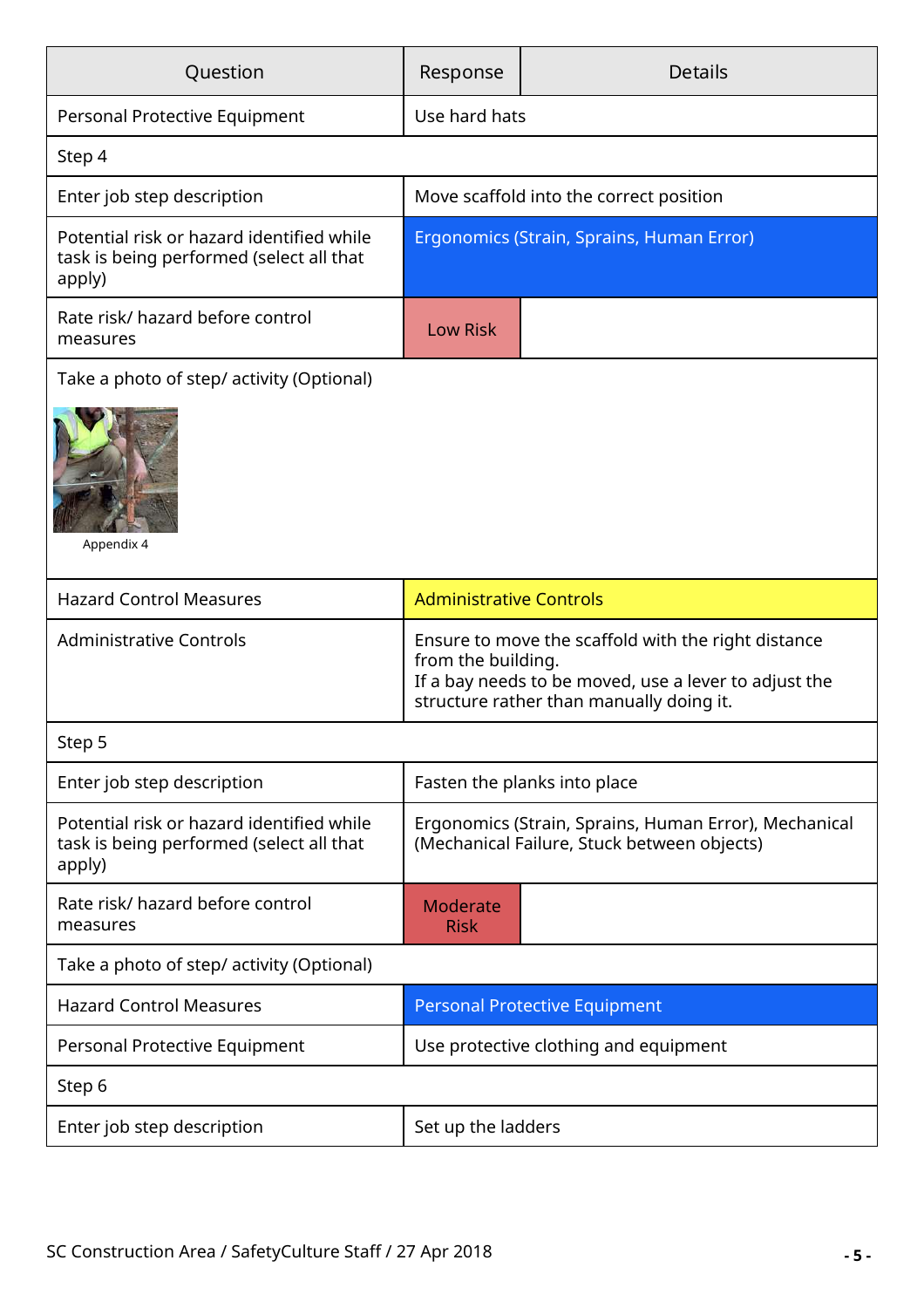| Question                                                                                        | Response                                                                                                                                           | <b>Details</b>                 |  |  |  |
|-------------------------------------------------------------------------------------------------|----------------------------------------------------------------------------------------------------------------------------------------------------|--------------------------------|--|--|--|
| Potential risk or hazard identified while<br>task is being performed (select all that<br>apply) | Fall (Slip, Trip), Mechanical (Mechanical Failure, Stuck<br>between objects)                                                                       |                                |  |  |  |
| Rate risk/ hazard before control<br>measures                                                    | Moderate<br><b>Risk</b>                                                                                                                            |                                |  |  |  |
| Take a photo of step/ activity (Optional)                                                       |                                                                                                                                                    |                                |  |  |  |
| Appendix 5                                                                                      |                                                                                                                                                    |                                |  |  |  |
| <b>Hazard Control Measures</b>                                                                  |                                                                                                                                                    | <b>Administrative Controls</b> |  |  |  |
| <b>Administrative Controls</b>                                                                  | Secure the access to the scaffold by using ladders that<br>are designed for a specific scaffold. For stair-like<br>ladders, it must have treading. |                                |  |  |  |
| Step 7                                                                                          |                                                                                                                                                    |                                |  |  |  |
| Enter job step description                                                                      | Put guardrails in place                                                                                                                            |                                |  |  |  |
| Potential risk or hazard identified while<br>task is being performed (select all that<br>apply) | Fall (Slip, Trip)                                                                                                                                  |                                |  |  |  |
| Rate risk/ hazard before control<br>measures                                                    | <b>High Risk</b>                                                                                                                                   |                                |  |  |  |
| Take a photo of step/ activity (Optional)                                                       |                                                                                                                                                    |                                |  |  |  |
| <b>il safety cloth</b><br>Appendix 6                                                            |                                                                                                                                                    |                                |  |  |  |
| <b>Hazard Control Measures</b>                                                                  | Administrative Controls, Personal Protective Equipment                                                                                             |                                |  |  |  |
| <b>Administrative Controls</b>                                                                  | Ensure that the main run and return are accurately tied<br>up.<br>Conduct a fall protection equipment inspection.                                  |                                |  |  |  |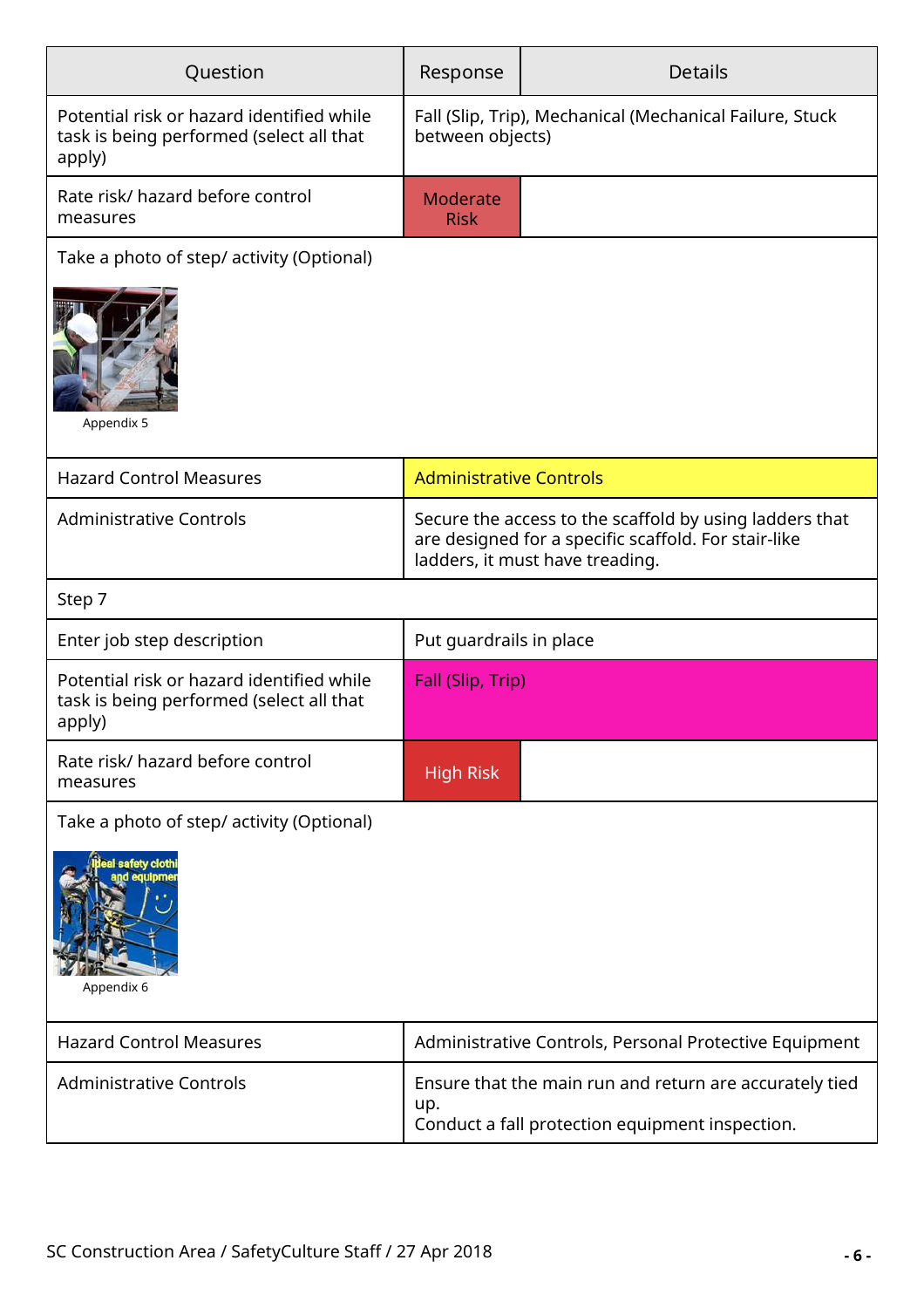| Question                                                                                        | Response                                                                                                                              | <b>Details</b>                                                                                                                                                                                                                                                                                                                                                                                                                                                                                                                                                          |  |  |
|-------------------------------------------------------------------------------------------------|---------------------------------------------------------------------------------------------------------------------------------------|-------------------------------------------------------------------------------------------------------------------------------------------------------------------------------------------------------------------------------------------------------------------------------------------------------------------------------------------------------------------------------------------------------------------------------------------------------------------------------------------------------------------------------------------------------------------------|--|--|
| Personal Protective Equipment                                                                   | Use harness and visibility vests.<br>Check the condition of the safety strap. It should not be<br>damaged not cut fibers are visible. |                                                                                                                                                                                                                                                                                                                                                                                                                                                                                                                                                                         |  |  |
| Step 8                                                                                          |                                                                                                                                       |                                                                                                                                                                                                                                                                                                                                                                                                                                                                                                                                                                         |  |  |
| Enter job step description                                                                      | Check the scaffold and install handrails                                                                                              |                                                                                                                                                                                                                                                                                                                                                                                                                                                                                                                                                                         |  |  |
| Potential risk or hazard identified while<br>task is being performed (select all that<br>apply) | Mechanical (Mechanical Failure, Stuck between objects)                                                                                |                                                                                                                                                                                                                                                                                                                                                                                                                                                                                                                                                                         |  |  |
| Rate risk/ hazard before control<br>measures                                                    | <b>Moderate</b><br><b>Risk</b>                                                                                                        |                                                                                                                                                                                                                                                                                                                                                                                                                                                                                                                                                                         |  |  |
| Take a photo of step/ activity (Optional)                                                       |                                                                                                                                       |                                                                                                                                                                                                                                                                                                                                                                                                                                                                                                                                                                         |  |  |
| Appendix 7                                                                                      |                                                                                                                                       |                                                                                                                                                                                                                                                                                                                                                                                                                                                                                                                                                                         |  |  |
| <b>Hazard Control Measures</b>                                                                  | <b>Administrative Controls</b>                                                                                                        |                                                                                                                                                                                                                                                                                                                                                                                                                                                                                                                                                                         |  |  |
| <b>Administrative Controls</b>                                                                  | Make an inspection to make sure that all pieces are safe<br>and secured. Also conduct a quick check before leaving<br>the site.       |                                                                                                                                                                                                                                                                                                                                                                                                                                                                                                                                                                         |  |  |
| <b>Recommendation from Health and Safety Committee</b>                                          |                                                                                                                                       |                                                                                                                                                                                                                                                                                                                                                                                                                                                                                                                                                                         |  |  |
| Recommendations                                                                                 | condition.<br>for a proper base plates.<br>cross-braces.<br>scaffold is placed.<br>tightly.<br>injuries.<br>10. Use buddy-up system.  | 1. Make sure that all equipment are all in good<br>2. Do not mix frames from different manufacturers.<br>3. Do not use use concrete blocks or bricks as substitute<br>4. Never use ladders to increase height of scaffold.<br>5. Use proper equipment for guardrails and not the<br>6. Do not use frames when climbing to platforms.<br>7. Measure proper distance from the building where the<br>8. Check if the components are installed accurately and<br>9. The use of safety clothing and fall protection<br>equipment must be observed to reduce risks of falling |  |  |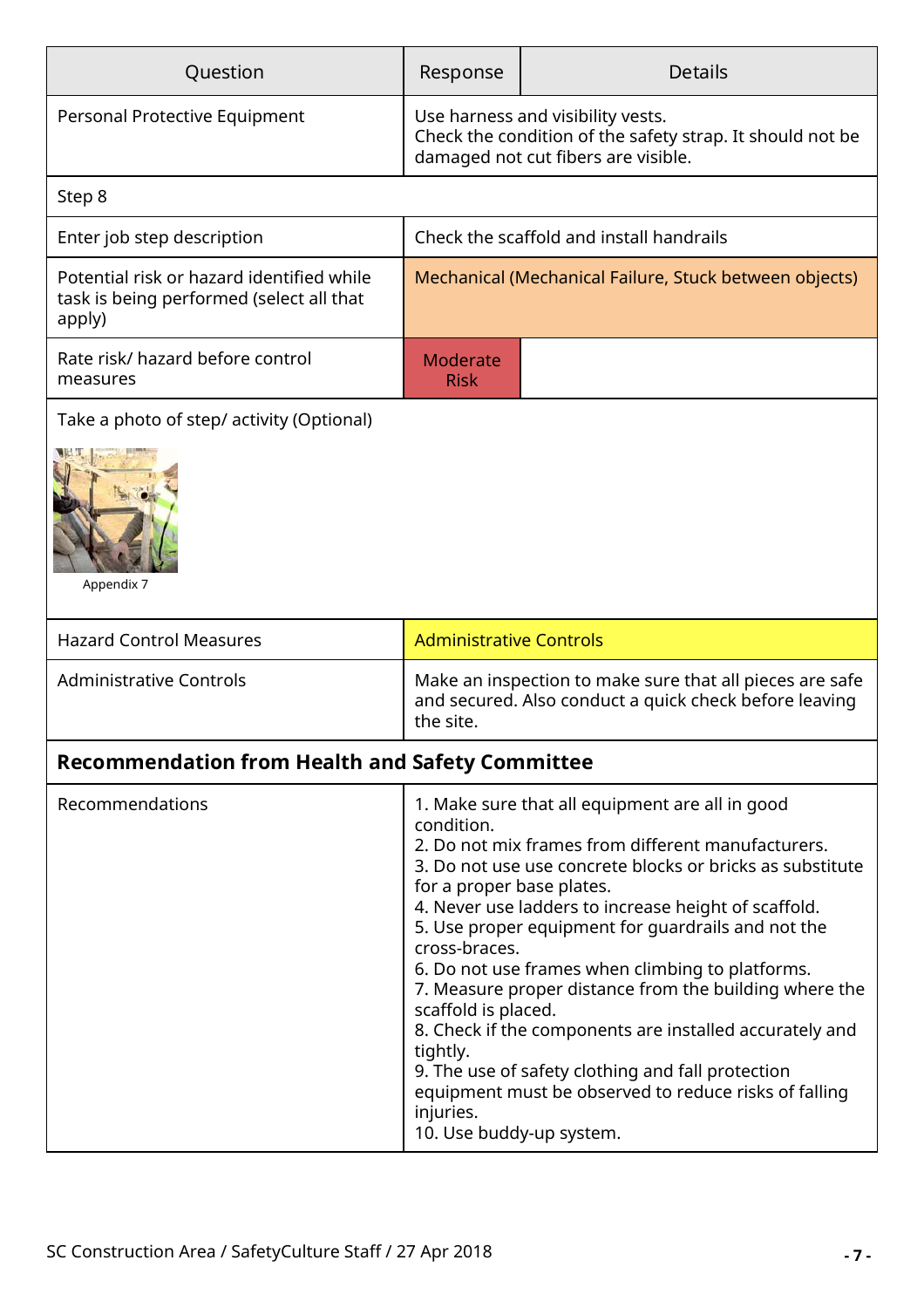| Question                                                               |                  |  | Response             |                      | <b>Details</b> |
|------------------------------------------------------------------------|------------------|--|----------------------|----------------------|----------------|
| <b>Completion</b>                                                      |                  |  |                      |                      |                |
| Full Name and<br>Signature of Inspector                                | James Carter     |  | 27 Apr 2018 12:06 PM |                      | Carter         |
| Full Name and<br>Signature of Health<br>and Safety Committee<br>Member | Katherine Watson |  |                      | 27 Apr 2018 12:07 PM | enthair        |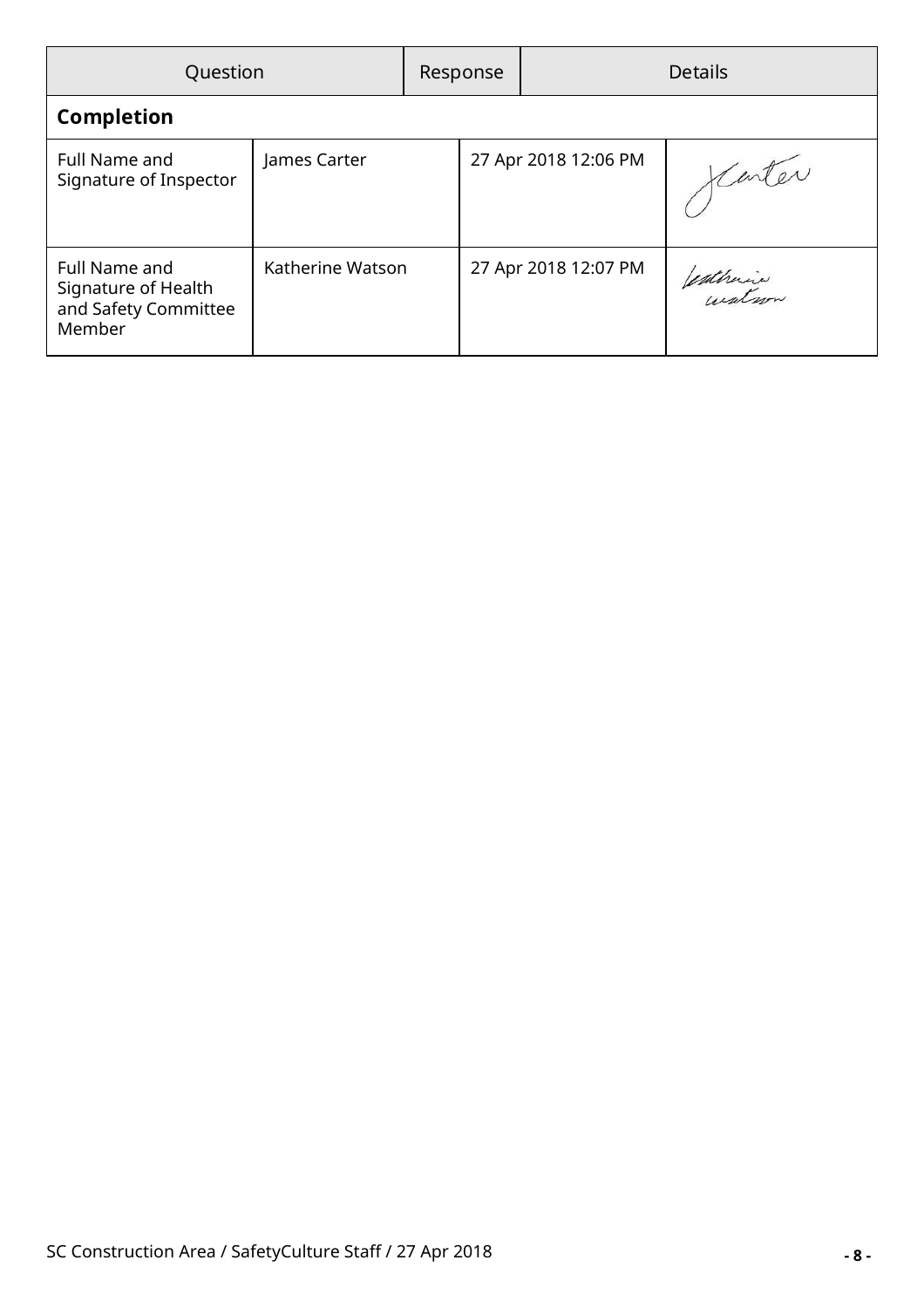**Media**



Appendix 1 Appendix 2



Appendix 3 Appendix 4